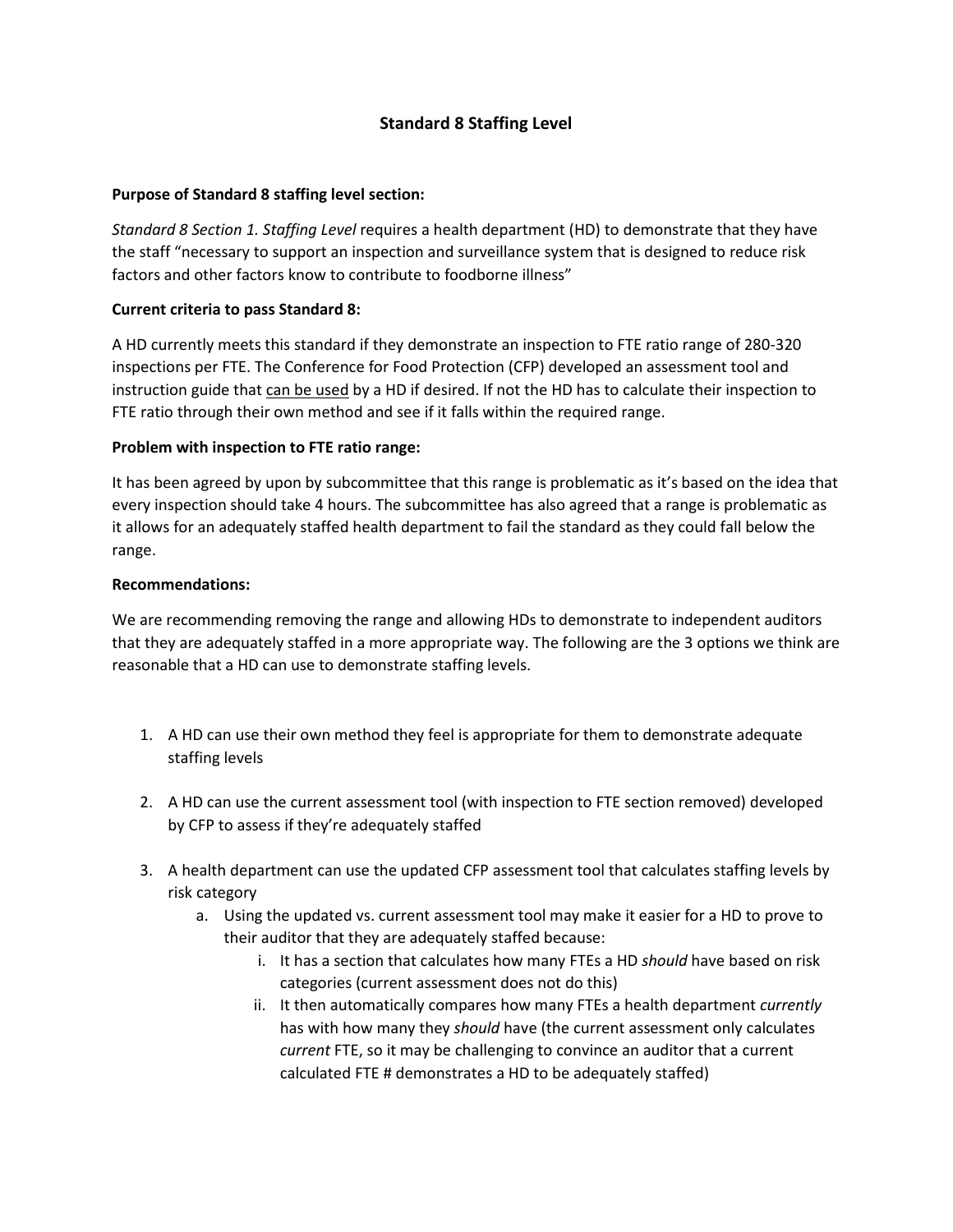#### **Updated CFP Assessment Tool**

The following is an example of how to use the updated assessment tool to calculate if a health department is adequately staffed.

Discussion on Table 1. The risk category column is broken into three categories, the minimum required by Standard 8. The number of establishments will be unique to each health department. The rows in the remaining columns show values that are based off of survey data of 100 local and state health departments throughout the country (see footnotes for more details). A HD should feel free to use these values or input ones that more appropriately fit their organization.

| <b>Risk</b><br>Category | Number of<br><b>Establishments</b> | Inspection<br>Frequency <sup>1</sup> | <b>Average Inspection</b><br>Time (does not<br>include travel) <sup>2</sup> | Reinspection<br>frequency <sup>3</sup> | <b>FBI</b><br><b>Inspection</b><br>Frequency <sup>4</sup> | Other<br>Frequency <sup>5</sup> |
|-------------------------|------------------------------------|--------------------------------------|-----------------------------------------------------------------------------|----------------------------------------|-----------------------------------------------------------|---------------------------------|
| Low                     | 1,000                              |                                      | 45 minutes                                                                  | 15%                                    | 1%                                                        | 10%                             |
| Medium                  | 2,000                              |                                      | 75 minutes                                                                  | 15%                                    | 1%                                                        | 10%                             |
| High                    | 1,000                              |                                      | 120 minutes                                                                 | 15%                                    | 1%                                                        | 10%                             |

| able |  |
|------|--|
|------|--|

**Step 1. Calculate available annual inspection time per full time equivalent (FTE) using assessment tool.** 1200 hours a year will be used for this example.

**Step 2. Calculate number of FTE currently available at health department.** This # is calculated in the current and updated assessment tools.

**Step 3. Calculate total number of hours required to inspect each risk category.** Formula for calculating # of inspection hours per risk type below (low risk type used for example):

(1000 establishments x 1 inspection a year = 1000 inspections) + (1000 establishments x 15 % reinspections a year = 150 inspections) + (1000 establishments x 1% FBI inspections a year = 10 inspections) + (1000 inspections x 10% other inspections a year = 100 inspections) = 1260 inspections a year x 45 minutes an inspection = 945 hours a year

Medium risk = 4520 inspections a year x 75 minutes = 5650 hours

High Risk = 3260 inspections a year x 120 minutes =6520 hours

Total inspection time =  $945 + 5650 + 6520 = 13,115$  inspection hours a year

#### **Step 4. Calculate number of FTE's required**

13,115 total inspection time hours /1200 inspection hours available per FTE = 10.93 FTEs

#### **Step 5. Calculate if health department is adequately staffed**

If FTEs currently available >= 10.93 FTEs that a HD should have then that HD is adequately staffed

<span id="page-1-0"></span> $1$  Median inspection frequencies of 100 health departments from 2017 survey

<span id="page-1-1"></span><sup>&</sup>lt;sup>2</sup> Median inspection times of 100 health departments from 2017 survey

<span id="page-1-2"></span><sup>3</sup> Median reinspection frequency %s of 60 health departments form 2017 survey2

<span id="page-1-3"></span><sup>4</sup> Median food borne illness inspection frequency %s of 60 health departments from 2017 survey2

<span id="page-1-4"></span><sup>&</sup>lt;sup>5</sup> Final % value still being calculated, 10% being used for this demonstration